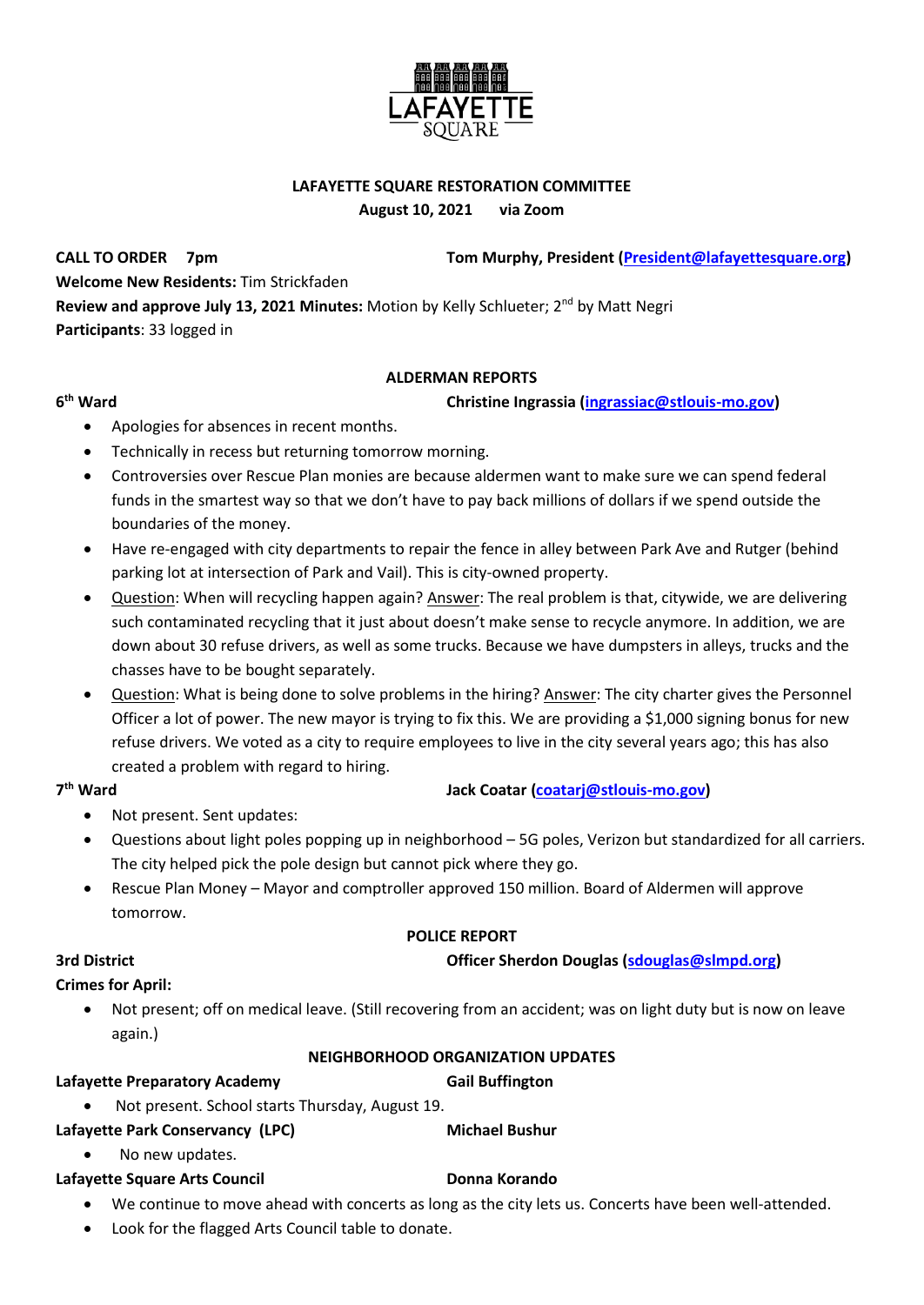### **Barr Branch (Mar/Jun/Sep/Dec) Tonnya Joy (tjoy@slpl.org)**

## • Tonnya has taken a new position with the library system.

## **NEW AND ON-GOING BUSINESS**

## **Reminder—Board Elections in October Tom Murphy**

- Tom shared a document showing 2022 positions that are filled per the bylaws: Tom Murphy (President, original term), Kelly Schlueter (Treasurer); Ron Gorman (Development); Sarah Hurst and Diana Gray (2<sup>nd</sup> year members at large); Matt Negri (past president)
- Nominations: Christina Ryan (Vice President/President Elect); Lauren Ambuhl (Secretary); Brooke Gocken (Member at Large, currently serving); Ian McCormack (Capital Improvements, current head); Suzanne Sessions (General Member, Development Committee); Sarah Hurst (Treasurer-Elect, freeing up Member at Large position); Abigail Schlueter (Business Affairs)
- Open Positions: VP Membership; Communications (?); Member at Large (2), Development VP-Elect, Development Members (?)

## **Cancelled Event—Farmer's Market Tom Murphy**

- Unfortunately, the organizer reached out too late to do required paperwork.
- Hope to try for this event in the future.

## **Gateway Cup Tom Murphy**

- It's happening! Friday of Labor Day weekend September 3, 2pm 10pm.
- Several of the women who raced in the Olympics are on one of the teams.
- Plan on the streets around the park being blocked off for Tour de Lafayette.

## **By Laws Revision Tom Murphy**

• Will get final drafts of the revision out next month. Kim Peterson has been spearheading the revisions.

### **Pocket Park Acquisition Tom Murphy**

- The pocket park is at the SE corner of Park and Mississippi. A pocket park is "a small neighborhood park, scaled down, meets a variety of needs – different function of Lafayette Park.
- Currently owned by a TIFF set up in 2008, Near Southside Improvement, along with several other properties (Fountain Plaza, parking lot on Choteau). Chris Goodson is president of that TIFF. Have been having conversations with him regarding moving this property from the TIFF to the community.
- The park has been maintained by volunteers. The retaining wall has fallen, some of the trees are damaged or diseased. As much time and effort that has been put into it, it has its challenges and needs some help.
- Current State of Pocket Park
	- o Pros: No current cost to the neighborhood, Convenient social space
	- $\circ$  Cons: Maintained by volunteers, we rely on south neighbors for water access
- Potential there is a movement to develop these kinds of parks, including a group in STL developing them.
	- o Enhanced space for neighbors and visitors
	- o Adjunct to local businesses
	- o Sponsored Events (music, art exhibits)
	- o Revenue generating events (farmer's market, pop-up fundraisers, corporate cocktail events)
- Reasons to Acquire
	- o The space needs investment to update the area, regardless of ownership
	- $\circ$  The cost of the actual property is zero; relatively low cost of acquiring (attorney title, closing)
	- o Relatively low cost of maintaining (no property tax, incremental insurance cost is minimal <\$1000/yr)
	- o Adds to the neighborhood appeal
	- o Adjunct to local businesses (waiting space)
	- o Potential future real estate asset
- Next Steps
- 
-